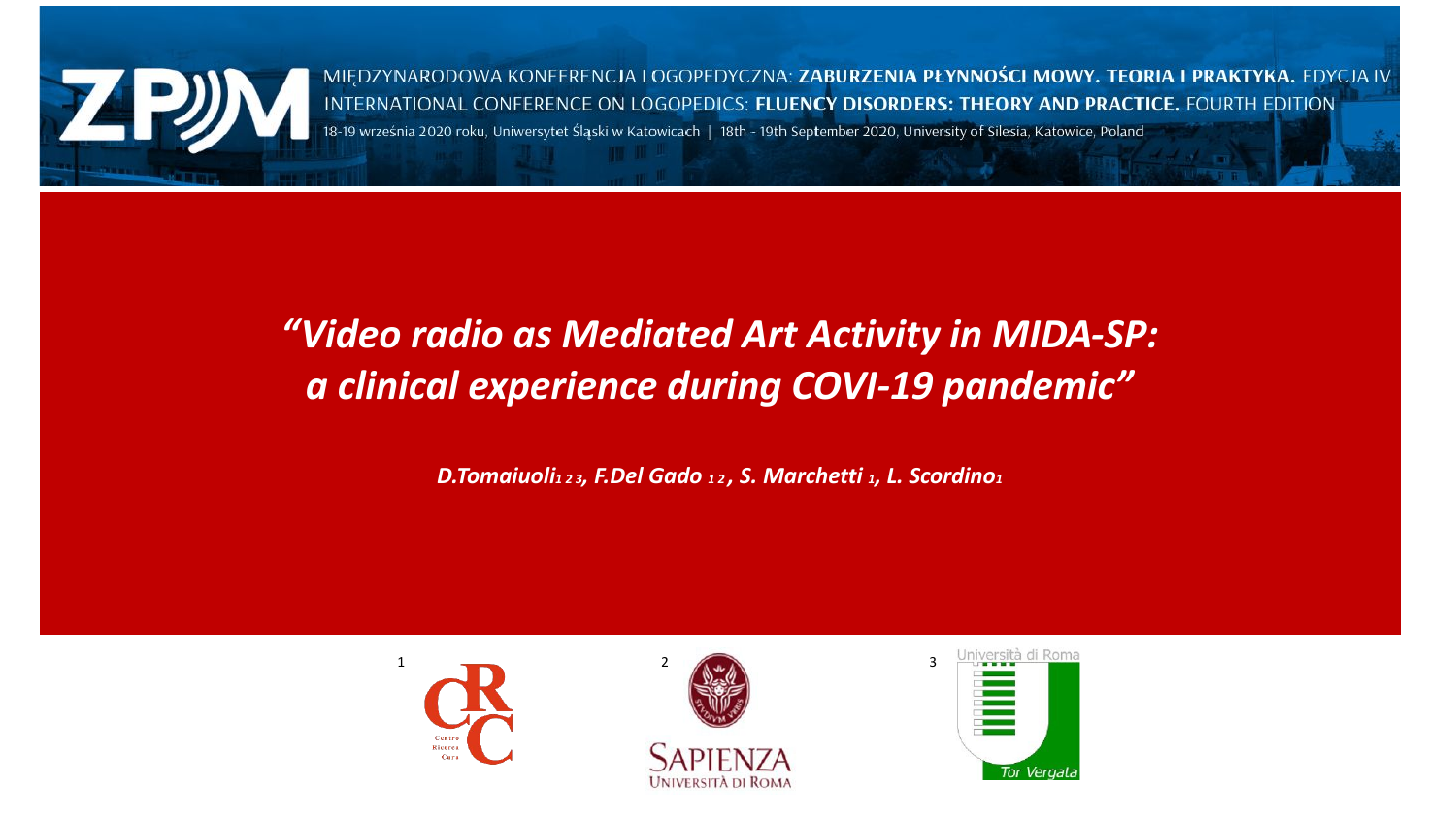# **BACKGROUND**



**PURPOSE**

This study aims to report a first experience of remote radio video conduction, for people who stutter.

This method of conduction allows to carry out not only the generalization of verbal facilitation techniques, but also specific work on communication skills: verbal, paraverbal and also non-verbal. It also placed the teenagers in a stressful verbalization situation, having to speak in front of an audience and answering to unexpected questions.

In addition, the study aimed to analyze the satisfaction index of the participants in this new way of training delivery.

The effectiveness of the therapy is in fact determined by the degree of generalization within daily life, which is not always easy for people who stutter (Finn, 2003).

Art-mediated experiences place the person who stutters in front of real communication challenges, involving him in activities that allow the acquisition of effective verbal and non-verbal communication strategies and overcoming the fear of exposing himself to an audience of unknown people.

In March 2020, due to the Covid-19 outbreak, the use of telepractice was enhanced. In this regard in the first phase of the epidemic the Standard Maintenance Program with radio was streamed online with live broadcasts on the Facebook platform.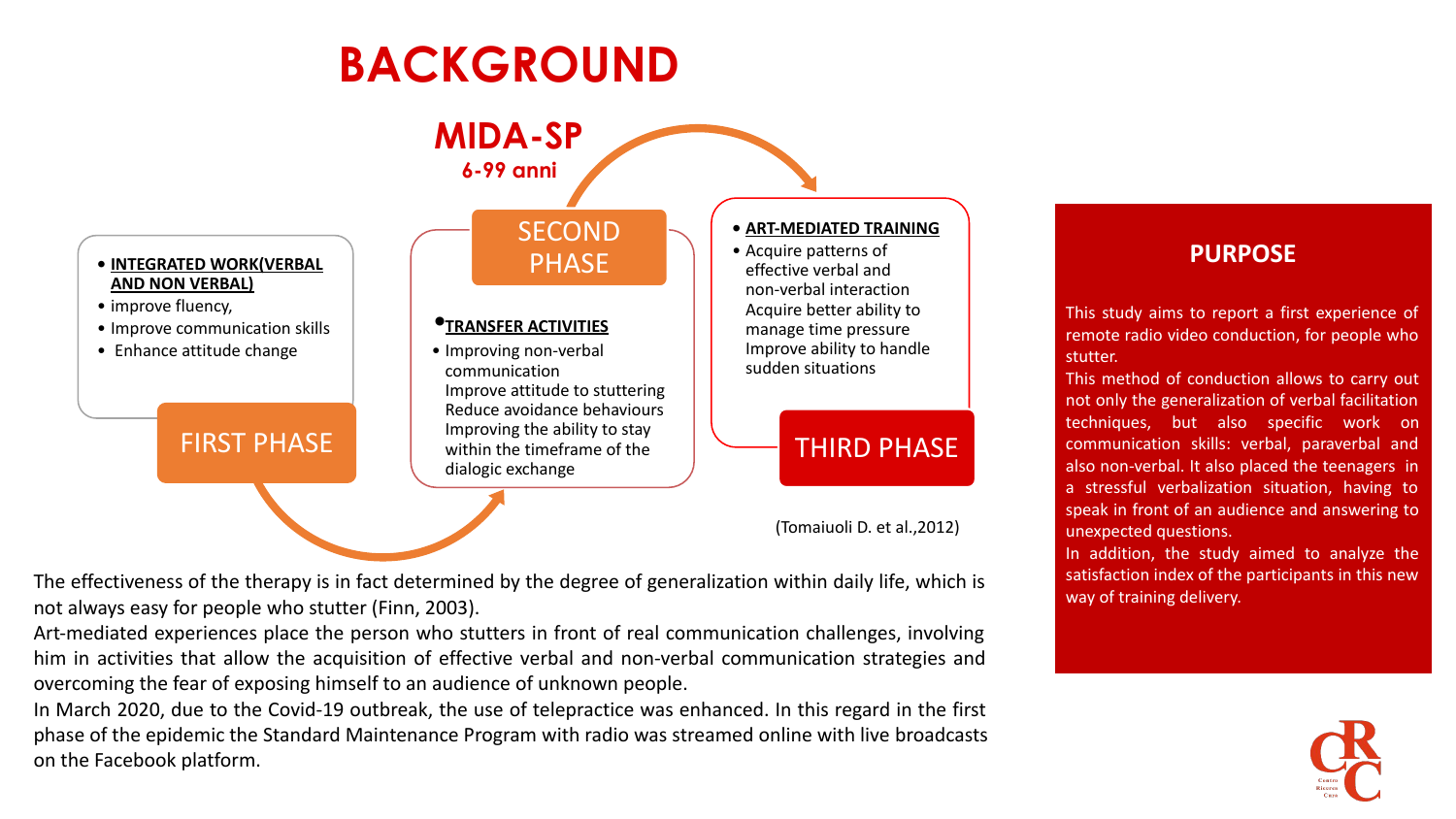### **METHOD**

**Partecipants:** The study has been conducted on a sample of 7 adolescents who stutter. They were from 14 to 19 years old, and had all been treated at the CRC Balbuzie from Semptember 2019 to March 2020 with the MIDA-SP.

The patients of the sample started the art-mediated training one month after they finished their treatment. The video radio training has been conducted between April 2020 and June 2020, two times a week for 1,5 hour each session: one session dedicated to prepare the topics, one session for the live radio. The training was conducted by a professional radio speakers.

#### **Matherials:**

Structured **clinical observation** was carried out by the speech therapists during the art-mediated online training and during the live broadcast.

A **non-clinical observation** was carried out by the professional radio speaker who conducted the course.

A **satisfaction questionnaire** was also created and administered to both the patients who participated in the course and their families.



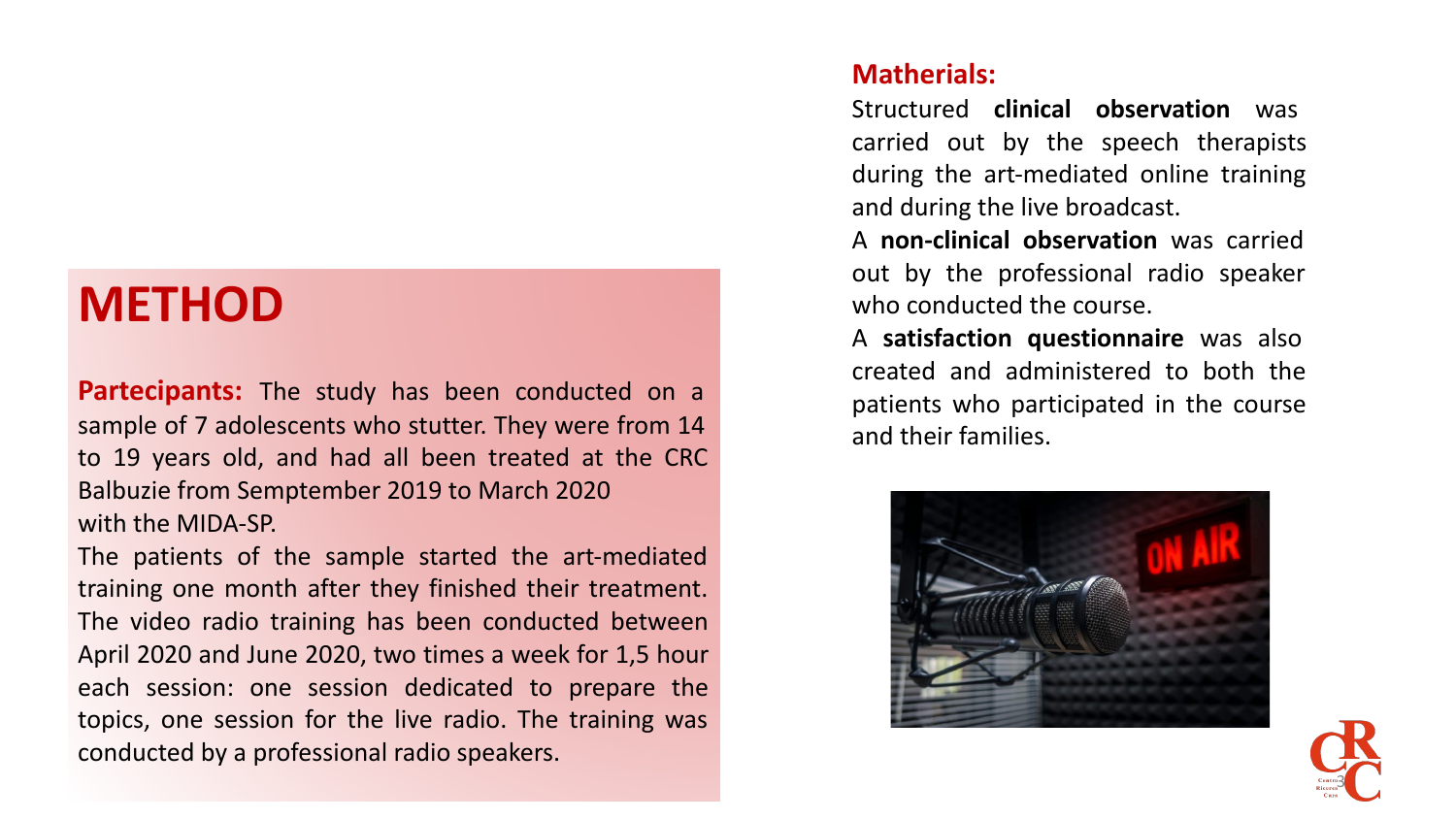## **RESULTS**

The video radio experience showed the same benefits as the face-to-face radio training, i.e. implementation of paraverbal communication skills and communication effectiveness, as well as better management of time pressure.



Moreover video-radio training made it possible to work on aspects of non-verbal communication

It also improved the management of unknown audience, as programmes created by teenagers were carried out in live mode and aired on social media

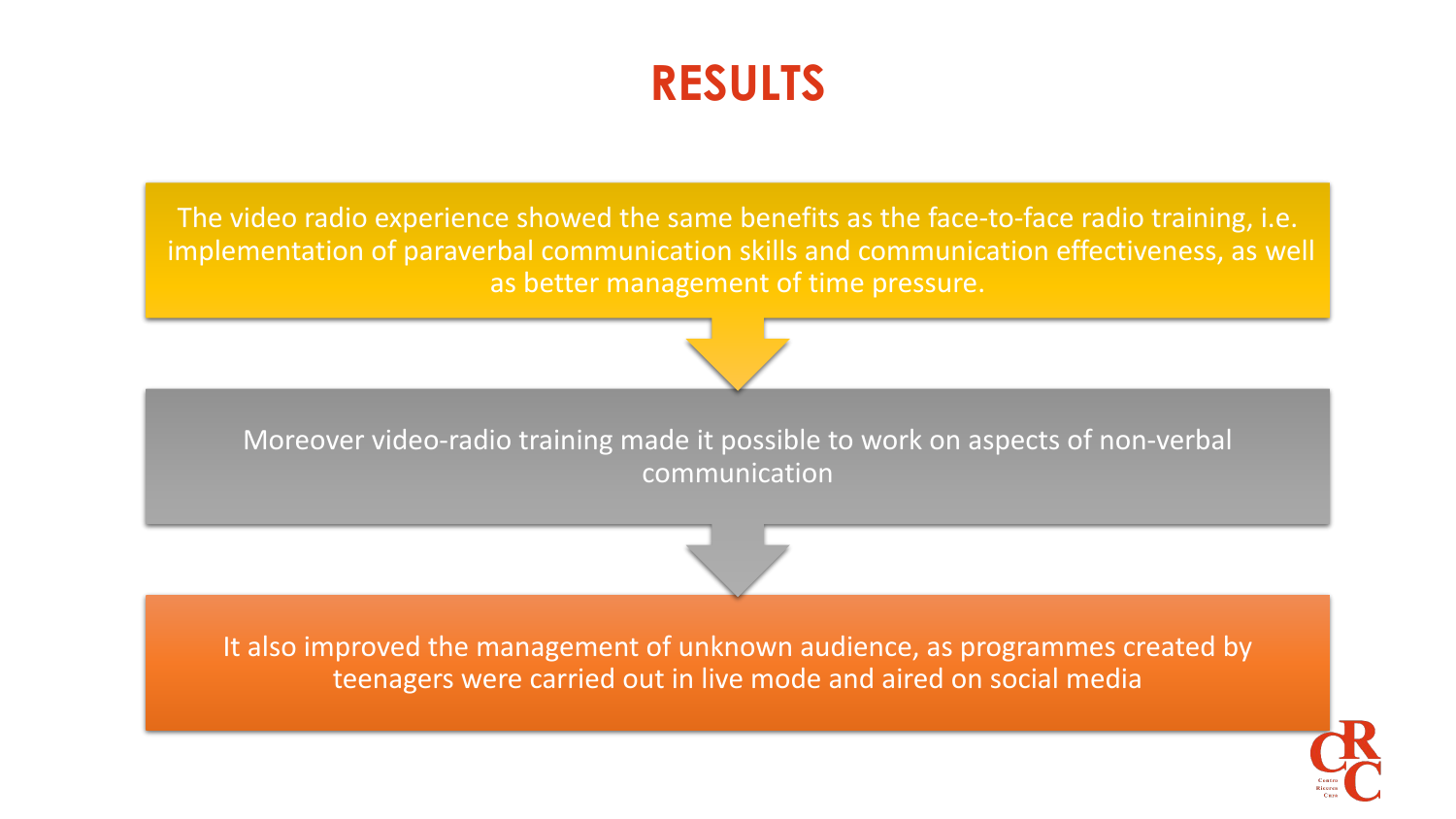### **RESULTS**

#### LIVE RADIO QUESTIONNAIRE



**ETEENAGER PARENTS** 

Despite an initial concern about dealing with an unknown audience and having to manage unexpected questions, the questionnaires administered to the adolescents and their families at the end of the experience revealed a high level of satisfaction.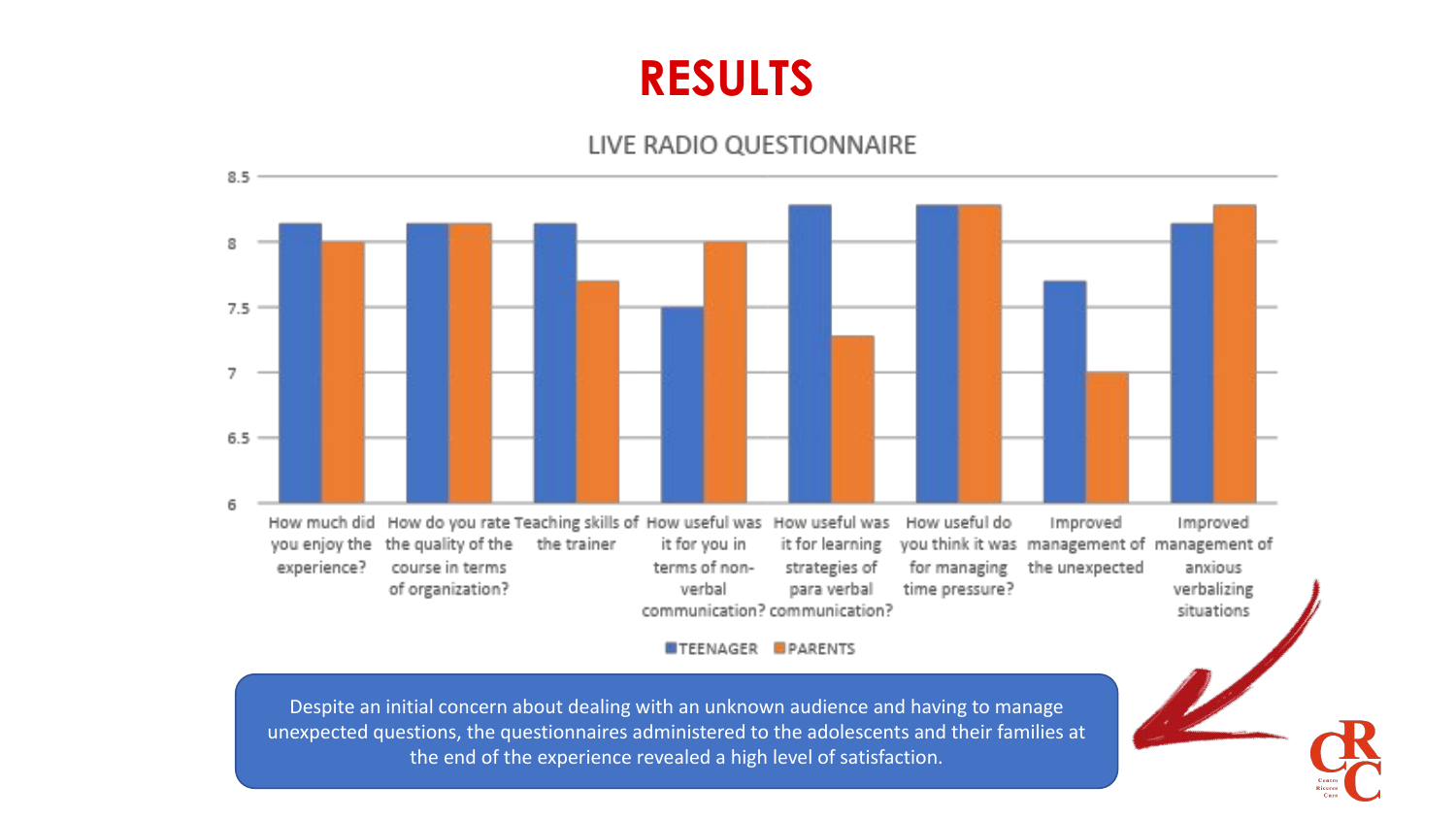## **CONCLUSION**

**Teenagers requested to be able to integrate also with face-to-face meetings**

**Need to expand the sample**

**Improved interlocutor management**

**Improvement of communication attitudes**

**Improvement of communication skills**

**High satisfaction from both teenagers and families**

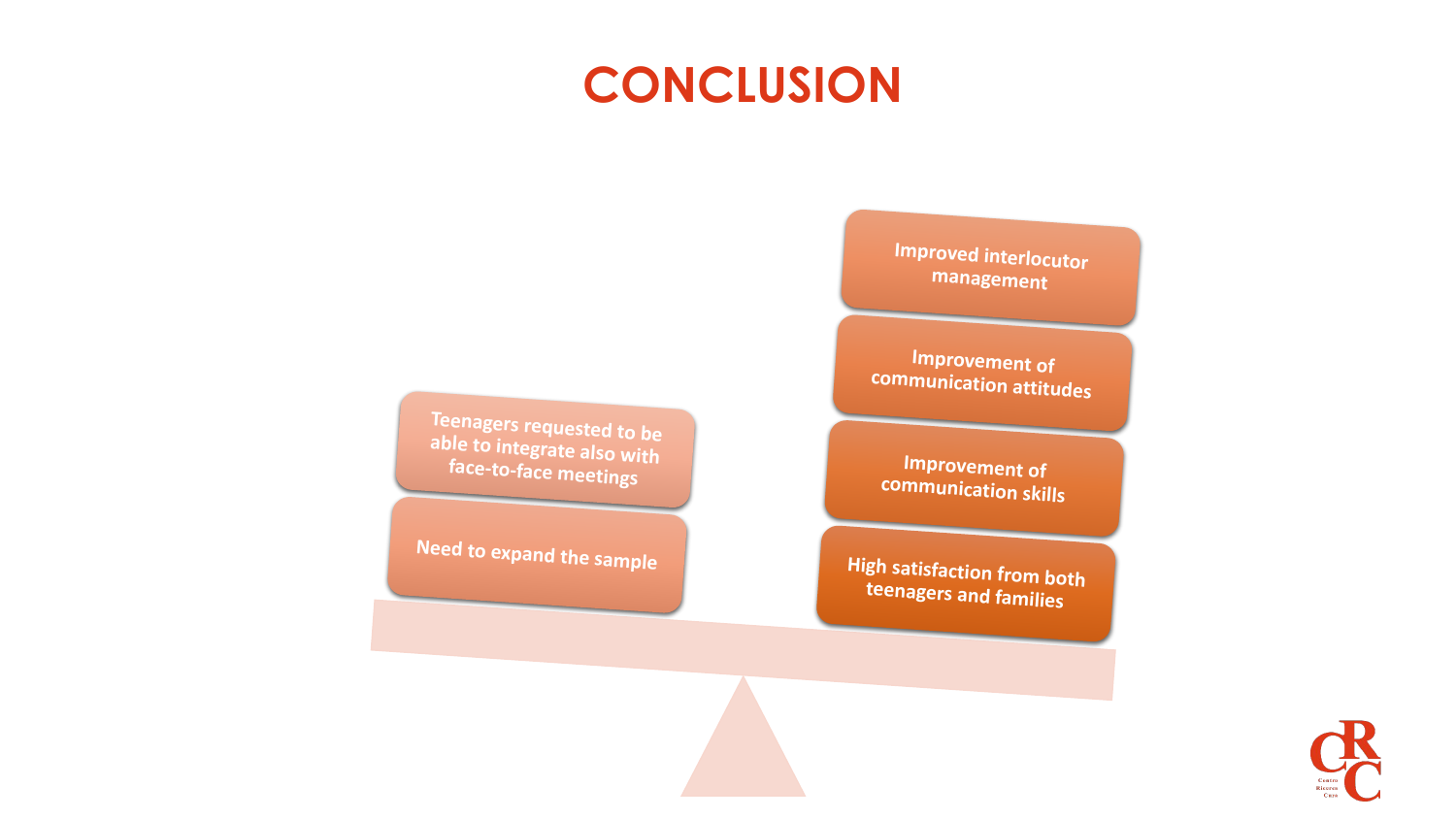# **REFERENCES**

- Finn P. (2003). Addressing generalization and maintenance of stuttering treatment in the schools: a critical look. *Journal of communication disorders*, *36*(2), 153–164. https://doi.org/10.1016/s0021-9924(03)00004-2
- Tomaiuoli D. (2015), Balbuzie, fondamenti, valutazione e trattamento dall'infanzia all'età adulta, Trento, Erickson.
- Tomaiuoli D. et al. (2012). A multidimensional, integrated, differentiated, art-mediated stuttering programme.

#### The Science and Prcatice of Stuttering Treatment- A symposium. West Sussex, UK: Wiley-Blackwell.